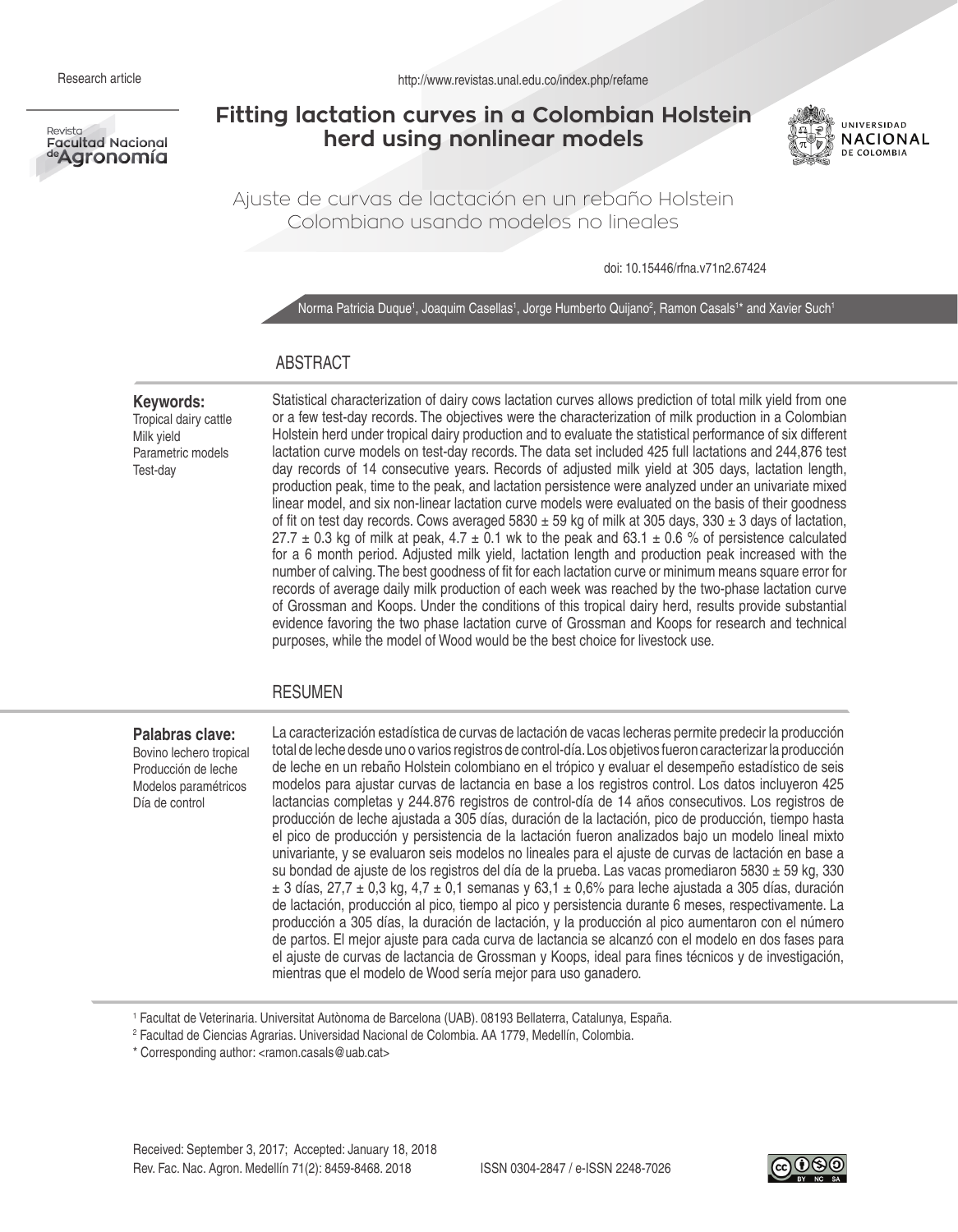n accurate characterization of the lactation curve<br>in dairy cattle has become essential for herd<br>management and animal breeding (Gipson and<br>Grossman, 1990). Moreover, the identification<br>of biological and environmental fact n accurate characterization of the lactation curve in dairy cattle has become essential for herd management and animal breeding (Gipson and Grossman*,* 1990). Moreover, the identification trend and slope must be of special interest for dairy farmers (Masselin *et al.*, 1987), as these sources of variation remarkably modulate the economic profitability inherent to each cow. The statistical characterization of the lactation curves allows us to predict total milk yield from one or a few test-day records (Goodall and Sprevak, 1984), and even milk composition (Stanton *et al.*, 1992).

The first endeavors to mathematically characterize lactation curves date from the beginning of the 20th century (Grossman and Koops, 1988), although a plethora of parametric and non-parametric designs were developed from then on (Delange *et al.*, 1953; Pérochon *et al*., 1996; Grossman and Koops, 2003). Nevertheless, substantial limitations were reported in tropical dairy cattle (Val-Arreola *et al*., 2004) where some parameterizations such as Wood's curve (Wood, 1967) poorly fit monthly data (Papajcsik and Bodero, 1988; Val-Arreola *et al*., 2004). These departures from non-tropical and intensive dairy production could be linked to limited energy balance and poor forage quality.

In Colombia, where milk is produced in tropical conditions using different dairy cattle breeds and their crosses, the first genetic evaluations on a larger scale were made from 1997 with the participation of the Colombian Association of Zebu Cattle Producers (Asocebú), Colombian Agricultural Research Corporation (Corpoica) and the Universidad Nacional de Colombia in Bogota. However, there are still many limiting factors in this country to be overcome for the development and establishment of breeding programs (Quijano, 2002) and frequently the selection is not made based on the genetic evaluations of the herds, but on their phenotype. Several lactation curve works have been done, but only some of them applying adjustment models as for example those of Cañas *et al*. (2011, 2012) and Vargas *et al*. (2016).

Within this context, this research evaluated six different lactation curve models in a Colombian Holstein dairy herd data, not previously evaluated, in order to assess their performance and goodness of fit in its tropical management system and recommend the most appropriate to be used for animal breeding purposes.

# **MATERIALS AND METHODS Field data source**

This research focused on the experimental dairy herd of the Centro Paysandú (Santa Elena, Medellín, Colombia, 6°12'37"N and 75°30'11"W) of the Universidad Nacional de Colombia, tropical region located 2500 m of altitude, with average temperature, rainfall and humidity of 17  $^{\circ}C$ , 1861 mm and 79%, respectively. This Holstein cows herd was founded in 1956 donated by the W. K. Kellogg foundation (http://www.wkkf.org), maintaining a herd size between 80 and 90. Cow feeding is based on rotational grazing of *Pennisetum clandestinum* meadows supplemented with 3 to 10 kg of standard concentrate (16.8% protein; 33.6% NDF) depending on production level. Colombian (40%) and international (60%; i.e. USA, Canada and Europe) Holsteins bulls were used for AI, with manual (up to 1988) or machine milking (after 1988) done twice a day at 4 am and 2 pm.

### **Lactation data**

The data set included 425 full lactations and 244,876 test day records taken during fourteen years (1986-1999) from the Colombian Holstein herd. Data were available for the first 9 lactations although the sixth and following lactations were grouped due to their reduced incidence (first lactation: 91; second: 80; third: 76; fourth: 66; fifth: 51; sixth and following: 61). Lactation records were restricted to 305 days and records of average daily milk production of each week (AWP) were calculated by accumulating appropriate test day records; Missing records (13%) for shorter-than-305 days lactations were augmented by applying lactation number-specific persistence coefficients estimated as the average decrease between two successive production weeks for each group of lactation number. 305 days adjusted milk yield (MY305d) was calculated for each lactation by adding  $AWP_{1}x7$ + AWP<sub>2</sub>x7 + ... + AWP<sub>42</sub>x7 + AWP<sub>43</sub>x10, where AWP<sub>k</sub> indicated the AWP record for the *k*th week of lactation. Lactation length (LL) was defined as the number of days elapsed between calving date and drying date. Production peak (PP) was determined as the AWP with maximum milk production, whereas the time to the PP (TPP) was the number of weeks between calving date and PP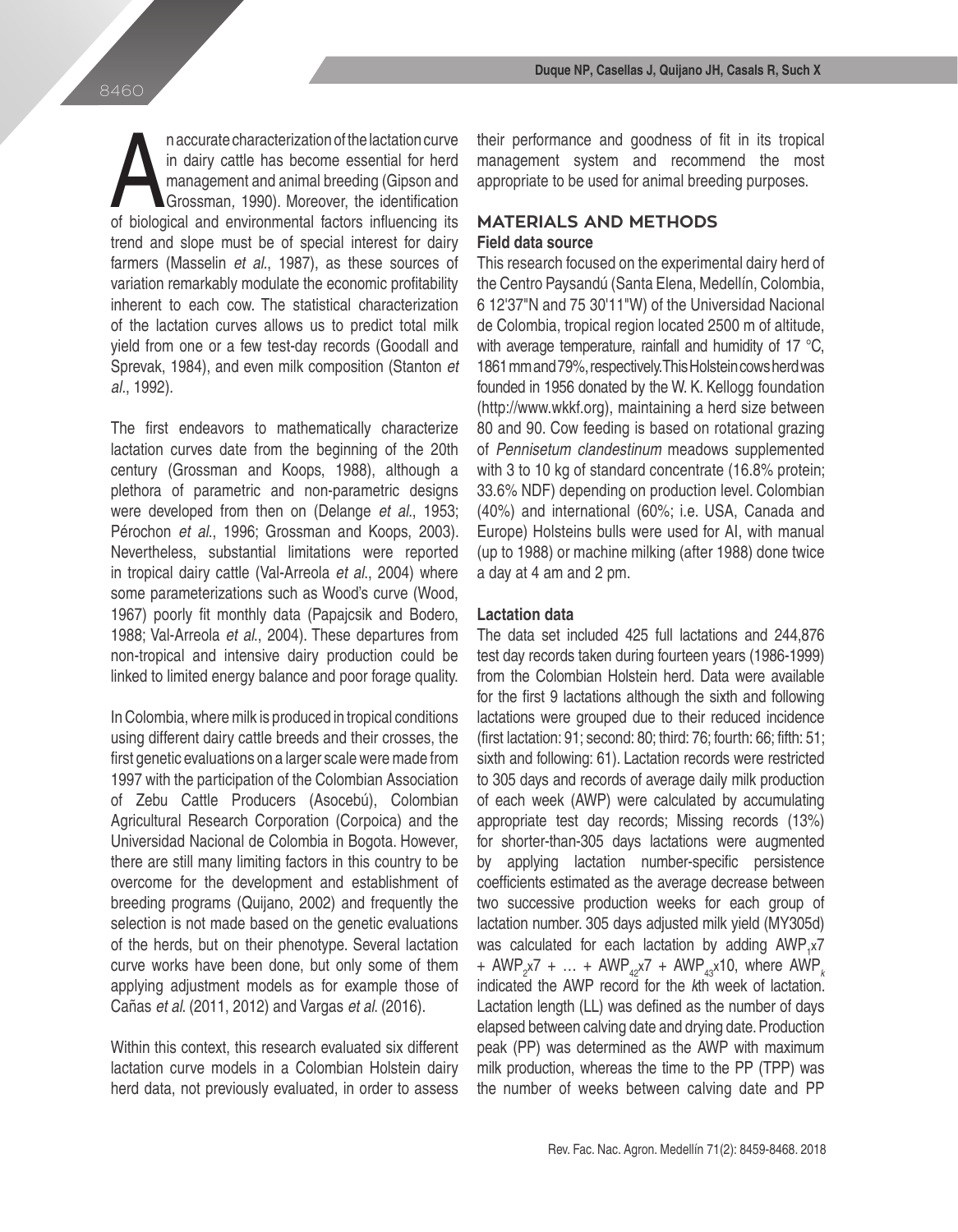date. Lactation persistence (LP) was evaluated for a 6 month period, calculated as the percentage of milk yield still producing 27 weeks after PP, when comparing with milk yield two weeks after PP.

## **Statistical analysis of dairy traits**

Records of actual dairy traits (i.e., MY305d, LL, PP, TPP and LP) were analyzed under the following univariate mixed linear model with ANOVA properties:

$$
Y_{iikl} = m + CN_i + CS_i + YC_k + CN_i \cdot CS_i + CN_i \cdot YC_k + CS_i \cdot YC_k + V_l + e_{iikl}
$$

where  $Y_{ijkl}$  was the phenotypic record,  $e_{ijkl}$  was the residual, CN<sub>i</sub> was the effect of the calving number with 6 levels (1st, 2nd, 3rd, 4th, 5th, and 6th and subsequent calving), CS<sub>j</sub> was the effect of the calving season with two levels (Dry: December to March, July and August; Rainy: April to June, September to November),  $YC_{k}$ was the effect of the year of calving with 14 levels (from 1986 to 1999), and  $v_1$  was the random contribution of the lth cow. All analyses were performed with the Mixed implemented for dairy cattle lactation curves worldwide were preliminary selected and evaluated on the basis of their goodness of fit on test day records. These parametric curves were the exponential model developed by Brody *et al*. (1924), Nelder's (1966) inverse polynomial model, Wood's (1967) incomplete gamma curve, Cobby and Le Du's (1978) model, and both single-phase, and two-phase curves, previously reported by Grossman and Koops (1988). Their Mathematical characterization is shown in Table 1, where yt was a test day record at time  $t$  ( $t = 0$  being the calving date), and a, b, c, d, g and h where unknown parameters of the lactation curve models.

#### **Lactation curve models**

Model procedure of SAS.

Six non-linear lactation curve models being commonly

**Table 1**. Mathematical characterization of the lactation curve models implemented on Colombian Holstein milk production.

|                                              |                                                                 | <b>Curve functions</b>               |                                           |                                |  |  |  |  |
|----------------------------------------------|-----------------------------------------------------------------|--------------------------------------|-------------------------------------------|--------------------------------|--|--|--|--|
| Reference                                    | <b>Mathematic</b><br>expression                                 | Time to the<br>maximum milk<br>yield | Maximum milk yield                        | <b>Persistence</b>             |  |  |  |  |
| Brody <i>et al.</i> (1924)                   | $y = a.exp(-ct) - a.exp(-bt)$                                   | $b^{-1}$ Ln[(b + c) / b] / b         | $ab(b + c)^{-1}(c/b + c)^{cb}$            | $a.e^{-ct}[(b + c)exp(-bt)-c]$ |  |  |  |  |
| Nelder (1966)                                | $y_t = t / (a + bt + z ct^2)$                                   | $(a/c)$ <sup>1/2</sup>               | $1/[b + 2(a.c)^{1/2}]$                    | $(a - ct^2)/(a + bt + ct^2)^2$ |  |  |  |  |
| Wood (1967)                                  | $y = at^b exp(-ct)$                                             | b/c                                  | $a(b / c)^{b} exp(-b)$                    | $at^{b-1}exp(-ct)(b-ct)$       |  |  |  |  |
| Cobby and Le Du (1978)                       | $y = a - ct - a.exp(-bt)$                                       | log(ab / c) / b                      | $(a-c/b)$ -cb <sup>-1</sup> ln $(ab + c)$ | abe $-b$ t - $c$               |  |  |  |  |
| Single-phase by Grossman<br>and Koops (1988) | $y = ab [1 - tan(h^2)(bt-bc)]$                                  | C                                    | ab                                        | Undefined                      |  |  |  |  |
| Two-phase by Grossman<br>and Koops (1988)    | $y_1 = ab [1 - tan(h^2)(bt-bc)] +$<br>$dg[1 - tan(h^2)(gt-gh)]$ | c/h                                  | (ab)/(dq)                                 | Undefined                      |  |  |  |  |

Adapted from: Masselin *et al.* (1987); Grossman and Koops (1988).

# **Comparing lactation curves and systematic sources of variation**

Each lactation curve model was fitted on a lactation basis as suggested by Tekerli *et al.* (2000), Macciotta *et al.* (2005) and Dematawewa *et al.* (2007). Analyses were performed on AWP records and with the non-linear mixed models (NLMIXED) procedure of the SAS v.9.2 software (SAS Inst. Inc., Cary, NC). In order to compare the goodnessof-fit for each parameterization of the lactation curve, the means square error (MSE) was computed for each model. Additionally, model fit was compared by the Mixed Models procedure of SAS. The statistical model included the fixed effects of calving number (CN<sub>i</sub>) with 6 levels (1st, 2nd, 3rd, 4th, 5th, and 6th and subsequent calvings), calving season (CS<sub>j</sub>) with two levels (dry: December to March, July and August; rainy: April to June, September to November), their first-degree interaction, the lactation curve parameterization  $(LC_{k})$ , and the random effect of each cow  $(v_{i})$  as follows: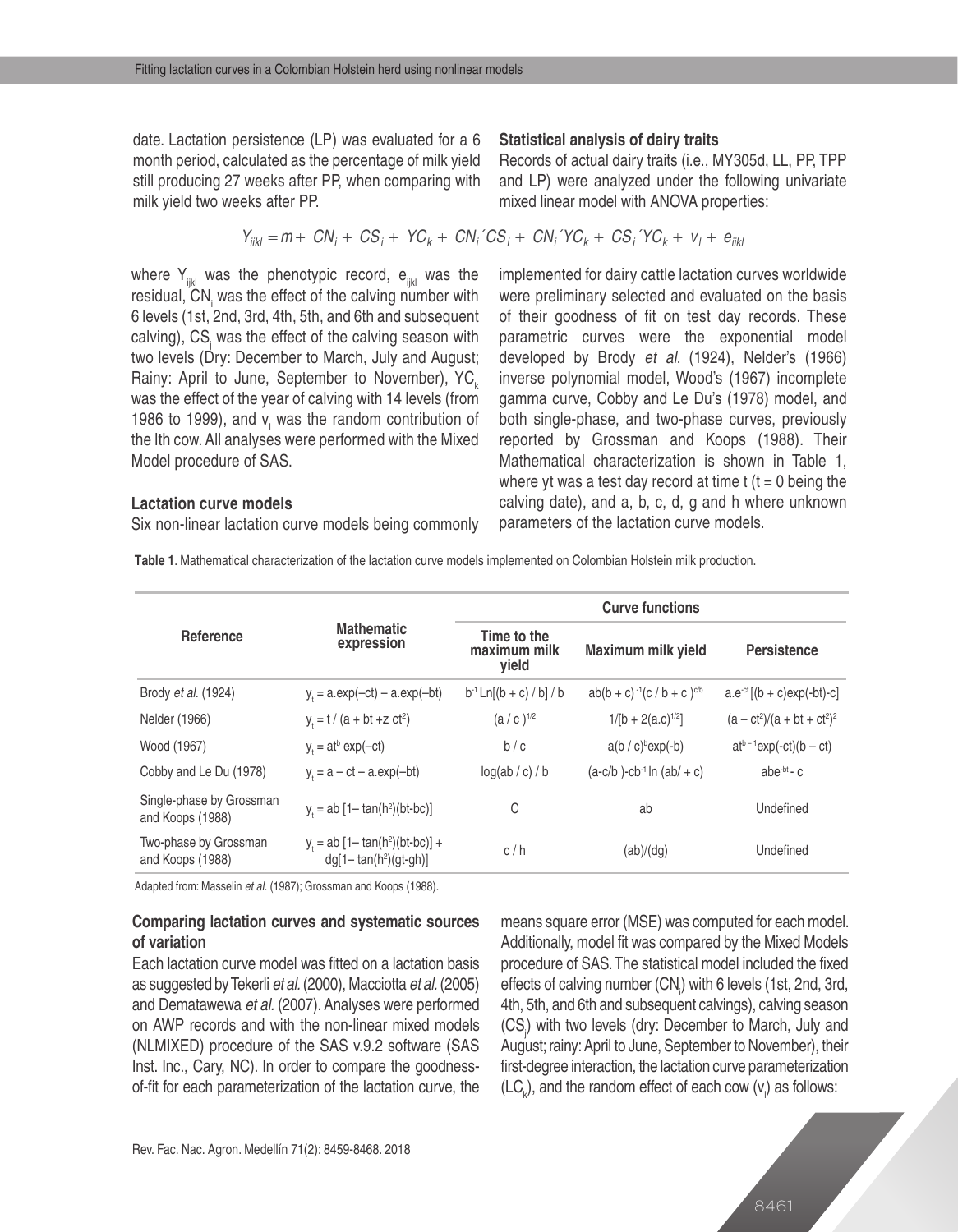$$
MSE_{ijkl} = m + CN_i + CS_j + LC_k + CN_i \cdot CS_j + CN_i \cdot LC_k + CS_j \cdot LC_k + v_l + e_{ijkl}
$$

Lactation curve parameters were also analyzed by the Generalized Linear Models procedure of SAS (SAS Institute, Inc.) and under the following model,

$$
\theta_{ijk} = m + CN_i + CS_j + CN_i \,^{\prime} CS_j + e_{ijk}
$$

where  $\theta_{ik}$  was the lactation-specific estimate for a given lactation parameter.

# **RESULTS AND DISCUSSION**

#### **Systematic sources of variation on dairy traits**

Data from Colombian Holsteins involved in this study averaged  $5830 \pm 59$  kg,  $330 \pm 3$  d,  $27.7 \pm 0.3$  kg, 4.7  $\pm$  0.1 wk and 63.1  $\pm$  0.6% for MY305d, LL, PP, TPP, and LP, respectively, being the age at first calving 30.0  $\pm$  3 mo, and the average daily milk yield 19.3  $\pm$  0.1 kg.

Results from the analyses of systematic sources of variation on MY305d, LL, PP, TPP and LP are shown in Table 2**.** Number of calving, calving season and year of calving significantly influenced all dairy traits (*P<*0.05) excepting number of calving on TPP (*P*=0.44) and calving season on LL (*P*=0.79) and LP (*P*=0.35). More specifically, MY305d, LL and PP increased (*P*<0.05) with the number of calving (from 1 to 5), although suggesting a slight decrease for older cows with more than 5 lactations (Table 3); In contrast, LP was higher (*P*<0.05) for first lactation cows than for the remaining categories.

**Table 2.** Significance level for calving number (CN), calving season (CS), year of calving (YC) and their first-degree interactions when analyzing main dairy traits.

| <b>Trait</b>                    | СN       | СS   | YC       | <b>CN<sub>x</sub>CS</b> | <b>CSxYC</b> |
|---------------------------------|----------|------|----------|-------------------------|--------------|
| Adjusted milk yield at 305 days | < 0.0001 | 0.05 | < 0.0001 | 0.87                    | 0.69         |
| Lactation length                | 0.04     | 0.79 | 0.02     | 0.88                    | 0.12         |
| Production peak                 | < 0.0001 | 0.03 | < 0.0001 | 0.83                    | 0.51         |
| Time to the production peak     | 0.44     | 0.04 | < 0.0001 | 0.84                    | 0.99         |
| Lactation persistency           | 0.0009   | 0.35 | 0.002    | 0.13                    | 0.95         |

The original data set of Centro Paysandú farm was obtained between 1986-1999, but if a more recent work was done, probably the results would be similar to those presented here, since in the last 30 years there have not been any notable changes in this farm from the environmental and/or genetic point of view. Peak of production observed during the first 2 lactations was higher ( $+ 21\%$  and  $+ 9\%$ , respectively) than indicated by Cañas *et al.* (2009) in Colombian Holstein cows. Both MY305d and PP, increased during the first five lactations, showing a stationary pattern afterwards, agreeing with results previously reported by Cerón-Muñoz *et al.* (2003) and Restrepo *et al.* (2008) in tropical dairy production systems. The MY305d was slightly lower (5830 vs 6212 kg) than in the case of Cañas *et al*. (2012) in Colombian herds, while the average PP (27.7  $\pm$  0.3 kg) was similar to the value indicated by the same authors. On the other hand, our persistency (63.1%) can be considered normal or even higher than usual (i.e. 90% monthly) because was calculated for a period of six months.

In accordance with Macciotta *et al.* (2011), first calving cows showed a lower peak of production and a higher persistency, compared to later parities (Figure 1). MY305d in the fifth lactation was 27% higher than in the first one, matching the 25%-increase suggested by Hurley (2003) and attributed to the increase in body weight (~20%) and development of the mammary gland (~80%). The trends observed in first calving cows, with lower total and peak milk production, an increase in peak time and greater persistence, could be explained, according to Dijkstra *et al*. (1997), for the lower rate of proliferation of mammary secretory cells in primiparous, which can affect the speed to reach the peak, and, according to Stanton *et al*. (1992), counteract the normal decline of the lactation curve, generating greater persistence. In addition, the greatest productive increase between the first and the second may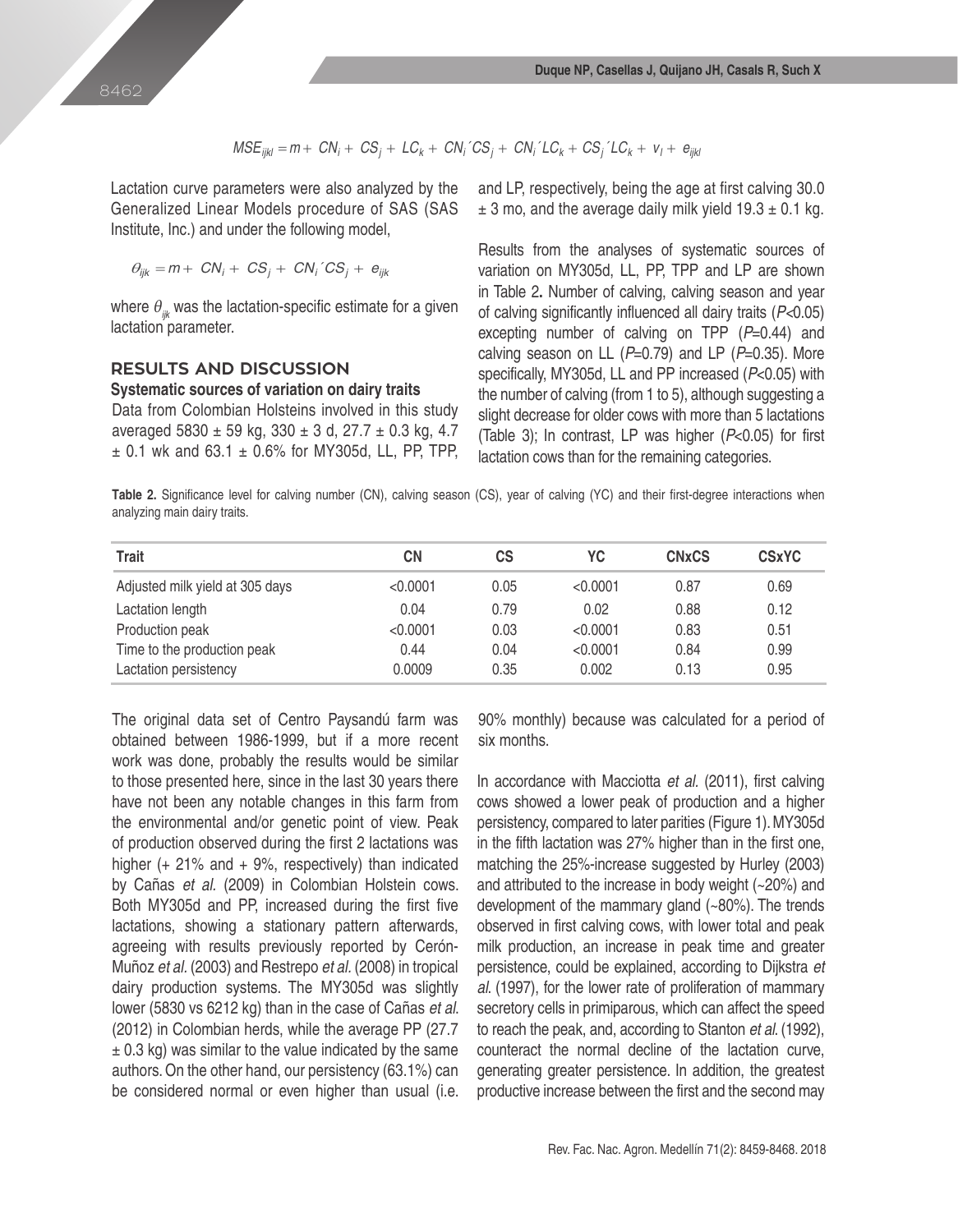

**Figure 1.** Effect of the calving number (CN) on the production of milk during lactation and the scale and shape of the lactation curve.

be due to a very important increase in the cells of the mammary parenchyma between both lactations (Pollot, 2000); this shape could be compatible with the phenotypic patterns shown in Colombian Holstein. On the other hand, TPP was not influenced by the lactation number, agreeing with Cañas *et al.* (2009) and contradicting previous results from Macciotta *et al.* (2004, 2011).

Differences between calving seasons evidenced a small but significant increase (*P*<0.05) in MY305d and PP traits for cows calving during the rainy season, and this peak of production was obtained earlier during the lactation period (Table 3). The departure between dry and rainy seasons was small for both MY305d and PP trait, increasing less than 3% during the rainy season. On the contrary, TPP

|  |  | Table 3. Values <sup>1</sup> for the systematic effects influencing 305-d adjusted milk yield (MY305d), lactation length (LL), production peak (PP), time |  |  |  |  |  |  |
|--|--|-----------------------------------------------------------------------------------------------------------------------------------------------------------|--|--|--|--|--|--|
|  |  | to the production peak (TPP), and lactation persistency (LP).                                                                                             |  |  |  |  |  |  |

| <b>Parameter</b>      | n   | <b>MY305d (kg)</b> | $LL$ (d)            | PP (kg)                    | TPP (wk)                            | $LP(\% )$       |
|-----------------------|-----|--------------------|---------------------|----------------------------|-------------------------------------|-----------------|
| <b>Calving Number</b> |     |                    |                     |                            |                                     |                 |
|                       | 91  | 4952 $^a$ ± 92     | $318a + 6$          | $22.6^{\text{ a}} \pm 0.4$ | $5.1^a \pm 0.3$                     | 68 <sup>a</sup> |
| 2                     | 80  | $5419 + 95$        | 324 ab $\pm$ 6      | $25.7^{\text{b}} + 0.4$    | $4.4^{\text{a}} \pm 0.3$            | 63 b            |
| 3                     | 76  | $6037° + 100$      | 334 bc $\pm 6$      | $28.8^{\circ} \pm 0.4$     | $5.1^a \pm 0.3$                     | 61 <sup>b</sup> |
| 4                     | 66  | $6262 + 106$       | 339 $^{\circ}$ ± 7  | $29.8^{\text{cd}} + 0.5$   | $4.6^a + 0.4$                       | 64 b            |
| 5                     | 51  | 6290 $4 \pm 120$   | $341^{\circ} \pm 8$ | $30.2^{\text{ d}} \pm 0.5$ | $4.5^{\text{a}} \pm 0.4$            | 61 <sup>b</sup> |
| >6                    | 61  | $6021° \pm 132$    | $326$ abc + 8       | $29.2^{\circ} \pm 0.6$     | $4.5^a + 0.4$                       | 61 <sup>b</sup> |
| Calving season        |     |                    |                     |                            |                                     |                 |
| Dry                   | 202 | 5753 $a + 86$      | $331^a \pm 5$       | $27.3^{\circ} \pm 0.4$     | $5.0^{\text{a}} \pm 0.2^{\text{c}}$ | 62              |
| Rainy                 | 223 | 5908 $+84$         | $330^a + 4$         | $28.1^{b} + 0.4$           | $4.4^{\circ} \pm 0.2$               | 64              |

a-d Estimates in a column with the same letter in the superscript do not differ significantly (*P>*0.05).

**1** Least square mean ± SE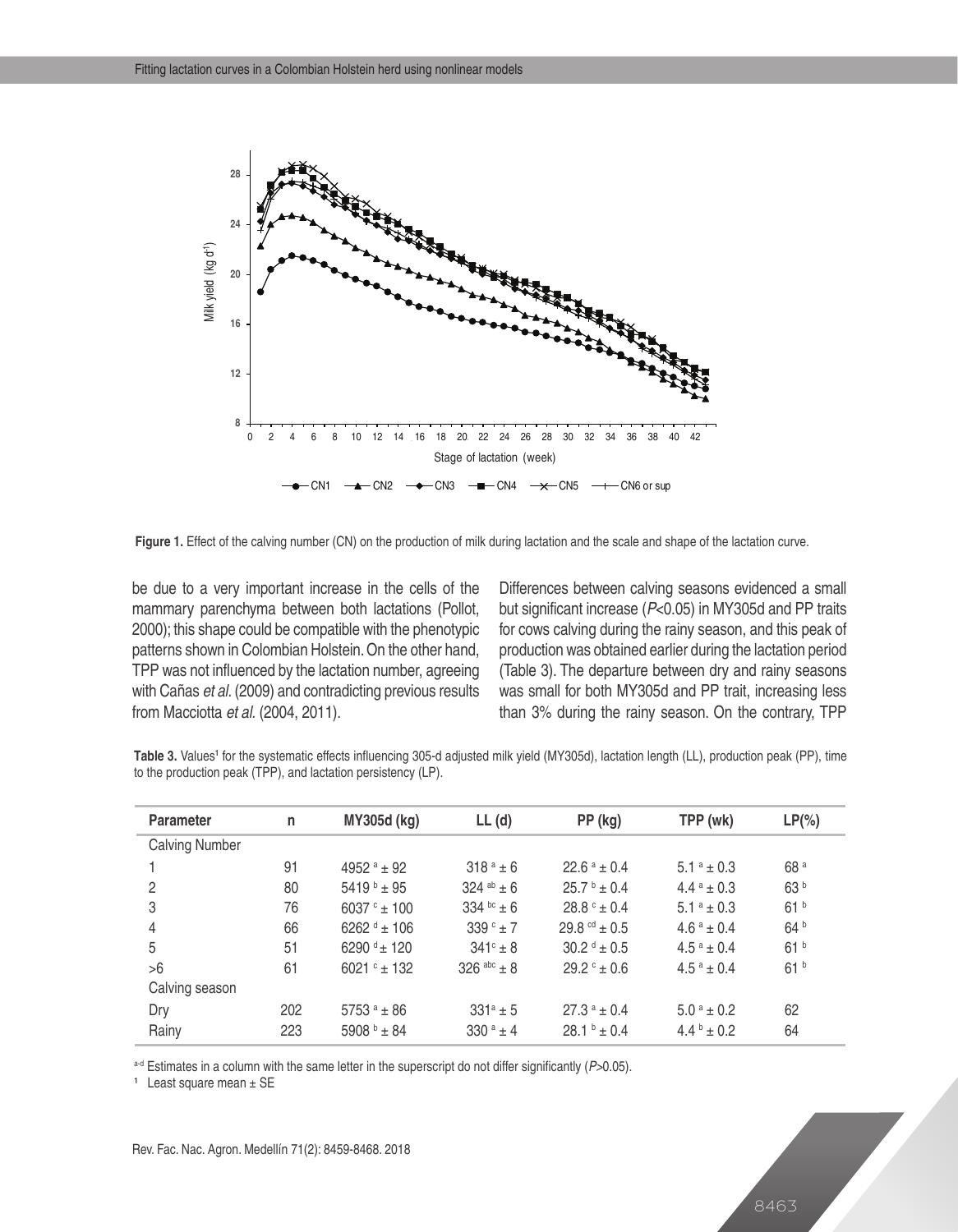was reduced by 13.6% during the rainy season. These results are comparable to the ones provided by Cerón-Muñoz *et al.* (2003) in Colombian herds, where cows that calved during rainy months reached higher production level.

## **Adjustment of lactation curve models**

Average lactation curves were characterized by the estimates provided in Table 4, and corresponding average time to the production peak (wk), milk yield

**Table 4.** Average estimates for lactation curve model parameters in Colombian Holstein cows.

|                                            | <b>Model parameters</b>               |                                         |                                          |                 |                 |                 |  |  |  |
|--------------------------------------------|---------------------------------------|-----------------------------------------|------------------------------------------|-----------------|-----------------|-----------------|--|--|--|
| <b>Lactation curve</b>                     | a                                     | b                                       | С                                        | d               | g               | h               |  |  |  |
| Brody et al. (1924)<br>Nelder (1966)       | $29.10 \pm 0.31$<br>$0.017 \pm 0.001$ | $0.520 \pm 0.030$<br>$0.030 \pm 0.0004$ | $0.019 \pm 0.0003$<br>$0.001 \pm 0.0001$ |                 |                 |                 |  |  |  |
| Wood (1967)                                | $24.33 \pm 0.24$                      | $0.120 \pm 0.005$                       | $0.027 \pm 0.001$                        |                 |                 |                 |  |  |  |
| Cobby and Le Du (1978)                     | $28.12 + 0.29$                        | $0.580 \pm 0.020$                       | $0.378 \pm 0.007$                        |                 |                 |                 |  |  |  |
| Single-phase, Grossman and<br>Koops (1988) | $25.16 \pm 0.24$                      | $0.024 \pm 0.0003$                      | $2.894 \pm 0.220$                        |                 |                 |                 |  |  |  |
| Two-phase, Grossman and<br>Koops (1988)    | $21.13 \pm 0.30$                      | $2922.5 + 1042.6$                       | $5.060 + 0.180$                          | $5.97 \pm 0.22$ | $8.24 \pm 0.26$ | $1.40 \pm 0.15$ |  |  |  |

in he production peak (kg  $d^{-1}$ ) and persistence (%) were summarized in Table 5. Comparing with field data estimates in Table 3, time to the production peak (with values varying from 4.5 to 5.1, depending of number of calving) was clearly underestimated by all lactation curve models, with the only exception of the two-phase lactation curve (Grossman and Koops, 1988) that averaged  $6.0 \pm 0.2$  wk (Table 5).

**Table 5.** Predicted functions of the lactation curves in Colombian Holstein.

| <b>Lactation curve</b>                    | Time to the production peak<br>(wk) | Milk yield in the production<br>peak (kg $d^1$ ) | Persistence <sup>1</sup><br>$(\%)$ |
|-------------------------------------------|-------------------------------------|--------------------------------------------------|------------------------------------|
| Brody <i>et al.</i> (1924)                | $2.1 \pm 0.1$                       | $27.6 \pm 0.3$                                   | $63.0 \pm 0.5$                     |
| Nelder (1966)                             | $3.7 \pm 0.1$                       | $27.4 \pm 0.3$                                   | $61.0 \pm 0.5$                     |
| Wood (1967)                               | $4.1 \pm 0.1$                       | $26.5 \pm 0.3$                                   | $74.0 \pm 1.0$                     |
| Cobby and Le Du (1978)                    | $2.7 \pm 0.1$                       | $26.8 \pm 0.3$                                   | $65.0 \pm 0.4$                     |
| Single-phase Grossman and<br>Koops (1988) | $2.9 \pm 0.2$                       | $25.2 \pm 0.2$                                   | $67.0 \pm 1.0$                     |
| Two-phase Grossman and<br>Koops (1988)    | $6.0 \pm 0.2$                       | $27.0 \pm 0.3$                                   | $60.0 \pm 0.5$                     |

**<sup>1</sup>**Calculated for a 6 months period.

On the contrary, departures for milk yield in the production peak were small, these estimates ranging between 25.2 kg d<sup>-1</sup> (single phase model; Grossman and Koops (1988)) and  $27.4 - 27.6$  kg d<sup>-1</sup> (inverse polynomial model, Nelder (1966), and exponential model, Brody *et al*. (1924), respectively). Persistence showed a moderate dispersion pattern with minimum and maximum estimates provided by the two-phase model (Grossman and Koops (1988) and Wood's (1967), averaging 60.0  $\pm$ 0.5% and  $74.0 \pm 1.0$ %, respectively.

Although all models evidenced different patterns (Figure 2), some of them, particularly Single-phase (Grossman and Koops, 1988; Wood,1967), provided a bad prediction of the PP, a phenomenon previously reported by Grossman and Koops (1988) and Olori *et al.* (1999). These authors suggested that three-parameter exponential models suffered from important limitations during the first 90 days of lactation. On the contrary, Scherchand *et al.* (1995) and Vargas *et al.* (2000) provided evidences about a reasonable fit for the two-phase lactation curve between days 60 and 90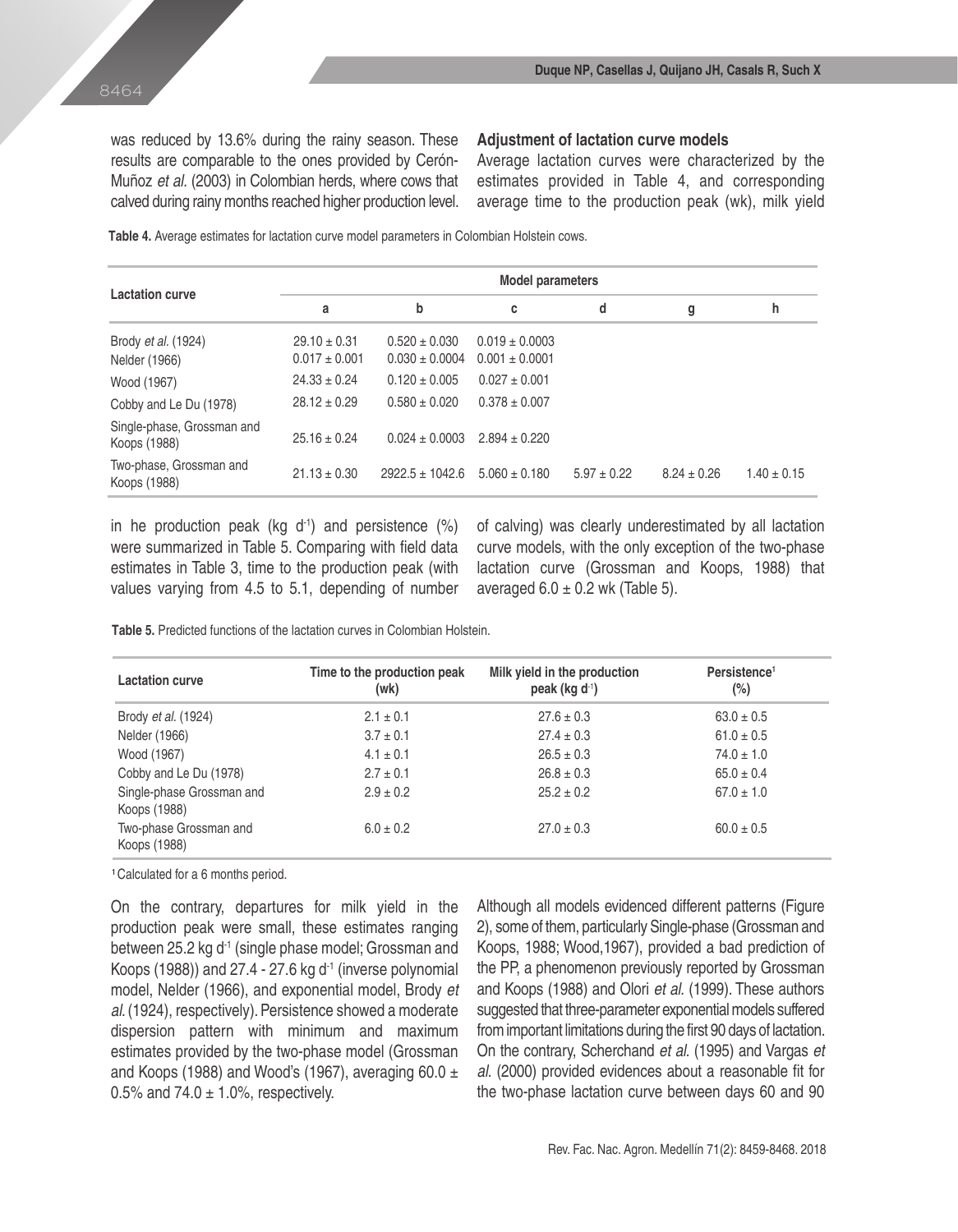

**Figure 2.** General form of lactation curves standardized to 305 days adjusted by the studied models (A: Wood (1967), Brody *et al*. (1924), and Cobby and Le Du (1978); B: Nelder (1966), and Single-phase and Two-phase of Grossman and Koops (1988)).

of lactation, whereas this model overestimated TPP and underestimated the PP in our Colombian Holstein data set. Goodness of fit for each lactation curve model was evaluated by the MSE (Table 6) of estimated average daily milk yield. This statistic characterized the magnitude of the unaccounted variability for the average daily milk production of each week or AWP. On the basis of its MSE, goodness of fit for lactation curve models was maximum (*P*<0.05) with the two-phase model (Grossman and Koops, 1988), and progressively decreased with the incomplete gamma (Wood, 1967; Cobby and Le Du's, 1978) and the remaining models. Lactation curve parameters also departed across systematic effects such as calving number as shown for the best fitting models in Table 7.

Our results agreed with Vargas *et al.* (2000) who favored the two-phase curve in Costa Rican Holstein dairy herds, and discarded others. In our case, the worst goodness of fit was achieved by the exponential model of Brody *et al.* (1924) as reported by Quinn *et al.* (2005), whereas Vargas *et al.* (2000) reported worse fits with Wood's curve. Limitations of the Wood model exist, but this model possesses the ability to fit four different shapes including the atypical curves (Macciotta *et al*., 2011).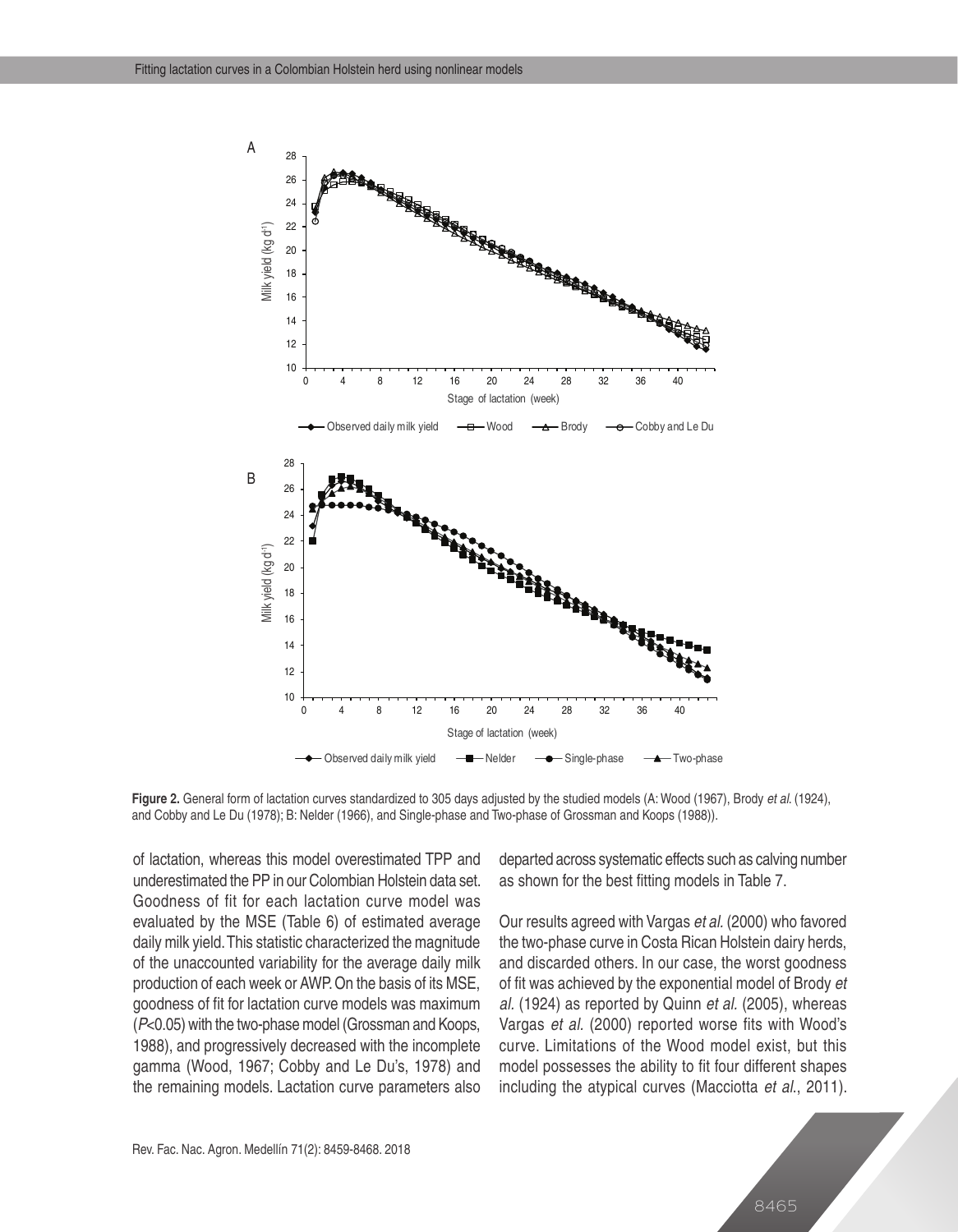**Lactation curve model Mean square error** Brody et al. (1924)  $5.9^{\text{a}} \pm 0.2$ Nelder (1966)  $3.4^{b} \pm 0.2$ Wood (1967)  $26d + 0.2$ Cobby and Le Du (1978) 2.8  $\mathrm{ct}$  2.8  $\mathrm{ct}$   $\pm$  0.2 Single-phase, Grossman and Koops (1988)  $3.2^{bc} \pm 0.2$ Two-phase, Grossman and Koops (1988)  $1.9^{\circ}$  ± 0.2

**Table 6.** Goodness of fit' of the six lactation curve models in terms of mean square error of estimated average daily milk yield.

<sup>1</sup> Means with the same letter in the superscript do not differ significantly (P>0.05).

**Table 7.** Mathematical characterization of the lactation curve parameters regarding Grossman and Koops (1988) two-phase model and Wood (1967) model parameters implemented on Colombian Holstein milk production according to calving number (CN).

| <b>Lactation curve</b>     | <b>CN</b>      | a                           | b                                                | c                             | d               | Е                                                                                                    | f | $PP1$ (kg)                                                                       | $TPP1$ (wk)              | LP <sup>1</sup> (%) |
|----------------------------|----------------|-----------------------------|--------------------------------------------------|-------------------------------|-----------------|------------------------------------------------------------------------------------------------------|---|----------------------------------------------------------------------------------|--------------------------|---------------------|
| Two-phase,<br>Grossman and |                |                             | $17.42^{\text{a}} \pm 0.63$ 2,076.29 $\pm$ 2,309 | $6.02 \pm 0.39$               |                 | $4.96 \pm 0.48$ $8.20 \pm 0.58$ $1.28 \pm 0.34$ $22.2^{\circ} \pm 0.5$                               |   |                                                                                  | $6.9^{\text{a}} \pm 0.4$ | $63^a \pm 0.1$      |
| Koops (1988)               | $\overline{2}$ |                             | $20.68^{\circ} \pm 0.66$ 4,306.53 $\pm 2,397$    | $4.83 \pm 0.40$               |                 | $5.47 \pm 0.50$ $7.68 \pm 0.60$                                                                      |   | $1.52 \pm 0.36$ $26.1^{\circ} \pm 0.5$ $5.8^{\text{bcd}} \pm 0.4$                |                          | $58^b \pm 0.1$      |
|                            | 3              |                             | $22.73$ ° ± 0.68 1.872.71 ± 2.490                | $5.07 \pm 0.42$               |                 | $6.30 \pm 0.52$ $8.54 \pm 0.63$ $1.73 \pm 0.37$ $29.0$ ° $\pm 0.5$ 6.2 abod $\pm 0.4$                |   |                                                                                  |                          | $58^{b} \pm 0.1$    |
|                            | 4              |                             | $23.09^{\circ} \pm 0.72$ 4,514.80 $\pm 2,669$    | $4.42 \pm 0.45$               |                 | $6.62 \pm 0.55$ $8.08 \pm 0.67$ $1.43 \pm 0.40$ $29.8^{\text{cd}} \pm 0.5$ $5.4^{\text{cd}} \pm 0.4$ |   |                                                                                  |                          | $60^{b} \pm 0.1$    |
|                            | 5              | $23.43^{\circ} \pm 0.81$    | $142.75 \pm 3.005$                               | $4.96 \pm 0.51$               |                 | $6.72 \pm 0.62$ $8.21 \pm 0.76$ $0.97 \pm 0.45$ $30.5$ d $\pm 0.5$                                   |   |                                                                                  | $5.6^{\rm d} \pm 0.5$    | $58^b \pm 0.1$      |
|                            | 6              |                             | $22.88^{\circ} \pm 0.82$ 7,632.76 $\pm 2,907$    | $4.90 \pm 0.50$               | $6.61 \pm 0.61$ |                                                                                                      |   | $9.13 \pm 0.72$ $1.36 \pm 0.43$ $30.1^{\circ d} \pm 0.6$ $6.1^{\circ d} \pm 0.5$ |                          | $57^b \pm 0.1$      |
| Wood (1967)                |                | $19.84^{\text{ a}} \pm 0.5$ | $0.117 \pm 0.01$                                 | $0.0232$ <sup>a</sup> ± 0.001 |                 |                                                                                                      |   | $21.6^a \pm 0.5$                                                                 | $4.5 \pm 0.3$            | $82^a \pm 1.0$      |
|                            | $\mathfrak{p}$ | $23.27^{\circ}$ ± 0.5       | $0.130 \pm 0.01$                                 | $0.0282^b \pm 0.5$            |                 |                                                                                                      |   | $25.4^{\circ} \pm 0.5$                                                           | $4.0 \pm 0.3$            | $73^{b} \pm 3.0$    |
|                            | 3              | $26.11 \div 0.5$            | $0.124 \pm 0.01$                                 | $0.0275^{\circ}$ ± 0.001      |                 |                                                                                                      |   | $28.6^{\circ} \pm 0.5$                                                           | $4.1 \pm 0.3$            | $75^{\rm b}$ ± 3.0  |
|                            | 4              | $26.94^{\circ} \pm 0.5$     | $0.111 \pm 0.01$                                 | $0.0262^{\circ}$ ± 0.001      |                 |                                                                                                      |   | $29.3^{\text{cde}} \pm 0.5$                                                      | $3.9 \pm 0.4$            | $71^b \pm 3.0$      |
|                            | 5              | $27.39^{\circ}$ ± 0.5       | $0.114 \pm 0.01$                                 | $0.0276^{\circ}$ ± 0.001      |                 |                                                                                                      |   | $29.9^{\text{de}} \pm 0.6$                                                       | $3.8 \pm 0.4$            | $69^{\rm b}$ ± 4.0  |
|                            | 6              | $26.17^{\circ}$ ± 0.6       | $0.147 \pm 0.01$                                 | $0.0299^{\circ}$ ± 0.001      |                 |                                                                                                      |   | $29.8^{\circ} \pm 0.6$                                                           | $4.5 \pm 0.4$            | $75^{\rm b}$ ± 3.0  |

a-d Estimates in a column with the same letter in the superscript did not differ significantly (P>0.05).

1 Production peak (PP), time to the production peak (TPP), and lactation persistency (LP).

In addition, Dematawewa *et al.* (2007) and Macciotta *et al.* (2011) indicated the good fitting performances of the multiphasic approach but also the computational problems related to the estimation of a high number of parameters. These authors concluded in favor of simpler models, as the Wood function, particularly for routine use. Similarly, several Colombian authors Cañas *et al*. (2011, 2012); Vargas *et al*. (2016), under different circumstances, obtained the best results using the Wood model. In our case the biphasic function gave the best results, followed by the Wood model. Therefore, for research and technical purposes the two-phase model of Grossman and Koops (1988) would be recommended, but for common livestock use the simpler model of Wood would probably be the best choice.

# **CONCLUSIONS**

Under the circumstances of this tropical Colombian Herd, and according to the MSE criteria, these results provide substantial evidence favoring the two-phase lactation curve of Grossman and Koops followed by the Wood model. The biphasic model would be recommended for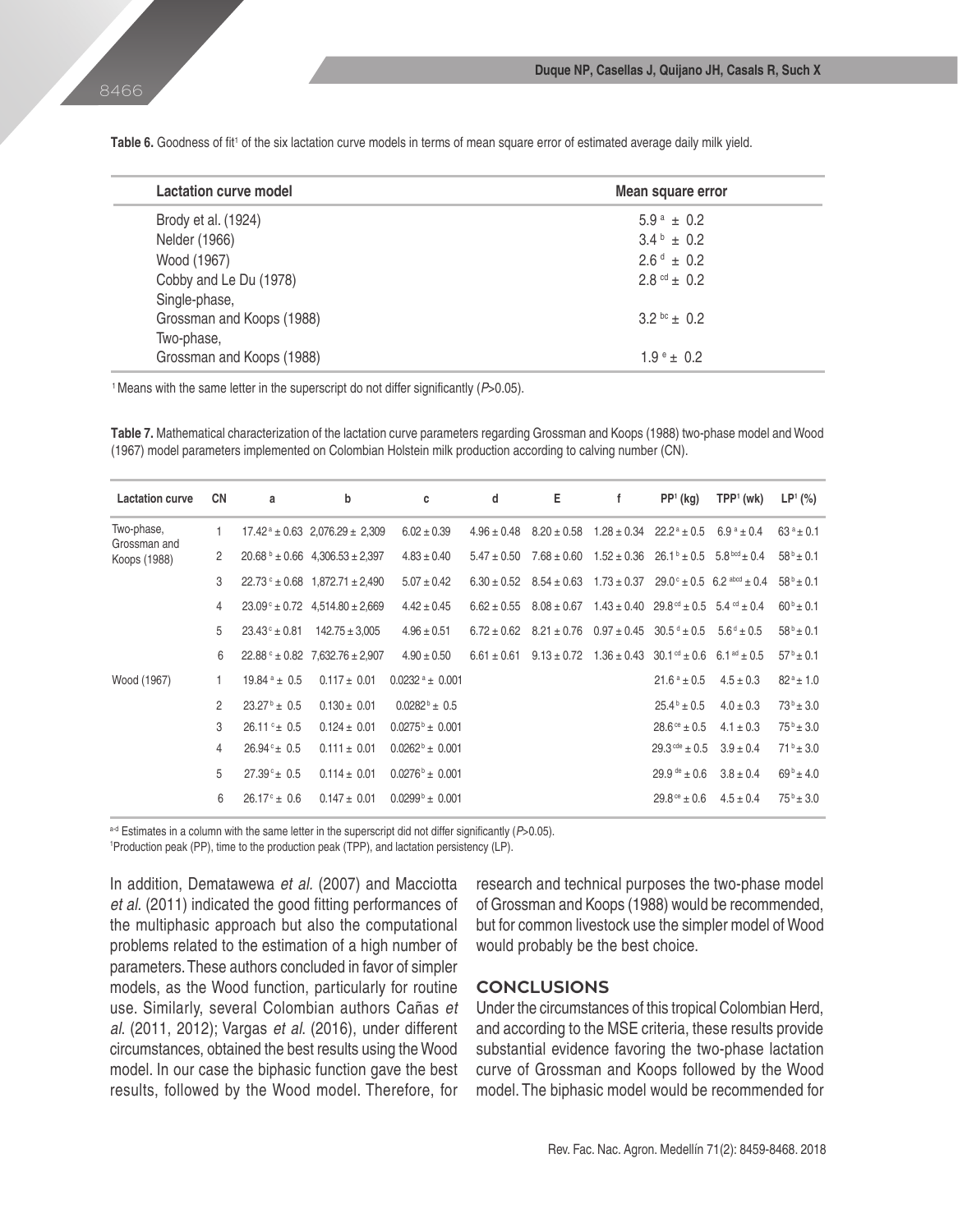research and technical purposes, while the Wood model would be the best for livestock use.

# **ACKNOWLEDGEMENTS**

The research contract of J. Casellas was partially financed by Spain's Ministerio de Ciencia e Innovación (reference RYC-2009-04049). The authors are grateful to Neftalí Ortiz Herrea (Technical assistant of Paysandú experimental dairy herd) and to Elkin Arboleda Zapata (M.Sc., Zootechnician) for experimental help, and Llorenç Badiella (Universitat Autònoma de Barcelona) for statistical analysis advice.

#### **REFERENCES**

Brody S, Turner CW and Ragsdale C. 1924. The relation between the initial rise and the subsequent decline of milk secretion following parturition. The Journal of General Physiology. 6: 541–545.

Cañas JJ, Restrepo LF, Ochoa J, Echeverri A and Cerón-Muñoz M. 2009. Estimación de las curvas de lactancia en ganado Holstein y BON x Holstein en trópico alto colombiano. Revista Lasallista de Investigación 6(1): 35-42.

Cañas J, Cerón-Muñoz M and Corrales J. 2011. Modelación de curvas de lactancia para producción de leche, grasa y proteína en bovinos Holstein en Antioquia, Colombia. Revista MVZ Córdoba 16(2): 2514–2520.

 Cañas J, Cerón-Muñoz M, and Corrales J. 2012. Modelación y parámetros genéticos de curvas de lactancia en bovinos Holstein en Colombia. Revista MVZ Córdoba 17(2): 2998-3003.

Cerón-Muñoz MF, Tonhati H, Costa CN, Solarte C, Benavides O. 2003. Factores de ajuste para producción de leche en bovinos Holstein colombiano. Revista Colombiana de Ciencias Pecuarias 16: 27-32.

Cobby JM and Le Du YLP. 1978. On fitting curves to lactation data. Animal Science 26(2): 127-133. doi: 10.1017/S0003356100039532

Delange J, Leroy AM and Poly J. 1953. Une étude sur les courbes de lactation. Annales de Zootechnie 2(3): 225-267. doi: 10.1051/animres:19530302

Dijkstra J, France J, Dhanoa MS, Maas JA, Hanigan MD, Rook AJ and Beever DE. 1997. A model to describe growth patterns of the mammary gland during pregnancy and lactation. Journal of Dairy Science 80(10): 2340–2354. doi: 10.3168/jds.S0022- 0302(97)76185-X

Dematawewa CMB, Pearson RE and Van Raden PM. 2007. Modeling extended lactations of Holstein. Journal of Dairy Science 90(8): 3924-3936. doi: 10.3168/jds.2006-790

Gipson TA and Grossman M. 1990. Lactation curves in dairy goats: a review. Small Ruminant Research 3(4): 383-396. doi: 10.1016/0921-4488(90)90019-3

Goodall EA and Sprevak D. 1984. A note on a stochastic model to describe the milk yield of a dairy cow. Animal Science 38(1): 133- 136. doi: 10.1017/S0003356100041453

Grossman M and Koops WJ. 1988. Multiphasic analysis of lactation curves in dairy cattle. Journal of Dairy Science 71(6): 1598-1608. doi: 10.3168/jds.S0022-0302(88)79723-4

Grossman M and Koops WJ. 2003. Modeling extended lactation curves of dairy cattle: A biological basis for the multiphasic approach. Journal of Dairy Science 86(3): 988-998. doi: 10.3168/jds.S0022- 0302(03)73682-0

Hurley WL. 2003. Lactation biology. University of Illinois, Urbana-Champaign, IL. http://ansci.illinois.edu/static/ansc438/. Consult: April 2014.

Macciotta NPP, Vicario D, Di Mauro C and Cappio-Borlino A. 2004. A multivariate approach to modeling shapes of individual lactation curves in cattle. Journal of Dairy Science 87(4): 1092-1098. doi: 10.3168/jds.S0022-0302(04)73255-5

Macciotta NPP, Vicario D and Cappio-Borlino A. 2005. Detection of different shapes of lactation curve for milk yield in dairy cattle by empirical mathematical models. Journal of Dairy Science. 88(3): 1178-1191. doi: 10.3168/jds.S0022-0302(05)72784-3

Macciotta NPP, Dimauro C, Rassu SPG, Steri R and Pulina G. 2011. The mathematical description of lactation curves in dairy cattle. Italian Journal of Animal Science 10(4): 213-223. doi: 10.4081/ ijas.2011.e51

Masselin S, Sauvant D, Chapoutot P and Milan D. 1987. Les modèles d'ajustement des courbes de lactation. Annales de Zootechnie 36(2): 171-206. doi: 10.1051/animres:19870206

Nelder JA. 1966. Inverse polynomials, a useful group of multifactor response functions. Biometrics 22(1): 128-141.

Olori VE, Brotherstone S, Hill WG and McGuirk BJ. 1999. Fit of standard models of the lactation curve to weekly records of milk production of cows in a single herd. Livestock Production Science 58: 55-63.

Papajcsik IA and Bodero J. 1988. Modeling lactation curves of Friesian cows in a subtropical climate. Animal Production 47: 201-207.

Pérochon L, Coulon JB and Lescourret F. 1996. Modeling lactation curves of dairy cows with emphasis on individual variability. Animal Science 63(2): 189-200. doi: 10.1017/S1357729800014740

Pollot GE. 2000. A biological approach to lactation curve analysis for milk yield. Journal of Dairy Science 83(11): 2448-2458. doi: 10.3168/jds.S0022-0302(00)75136-8

Quijano JH. 2002. Resultados del programa de selección con base en Holstein y cruzamiento con la raza colombiana Blanco Orejinegro (BON) en el centro Paysandú. Universidad Nacional de Colombia. Sede Medellín. pp. 1-18. En: Seminario Internacional de Reproducción y Mejoramiento Genético Animal en Bovinos. Universidad Nacional de Panamá. Panamá.

Quinn N, Killen L and Buckley F. 2005. Empirical algebraic modelling of lactation curves using Irish data. Irish Journal of Agricultural and Food Research 44: 1-13.

Restrepo G, Pizarro EJ and Quijano JH. 2008. Índices de selección y niveles independientes de descarte para dos características productivas y reproductivas en un hato Holstein (*Bos taurus*). Revista Colombiana de Ciencias Pecuarias 21: 239-250.

Scherchand L, McNew RW, Kellogg DW and Johnson ZB. 1995. Selection of a mathematical model to generate lactation curves using daily milk yields of Holstein cows. Journal of Dairy Science 78(11): 2507-2513. doi: 10.3168/jds.S0022-0302(95)76880-1

Stanton TL, Jones LR, Everett RW and Kachman SD. 1992. Estimating milk, fat, and protein lactation curves with a test day model. Journal of Dairy Science 75(6): 1691-1700. doi: 10.3168/ jds.S0022-0302(92)77926-0